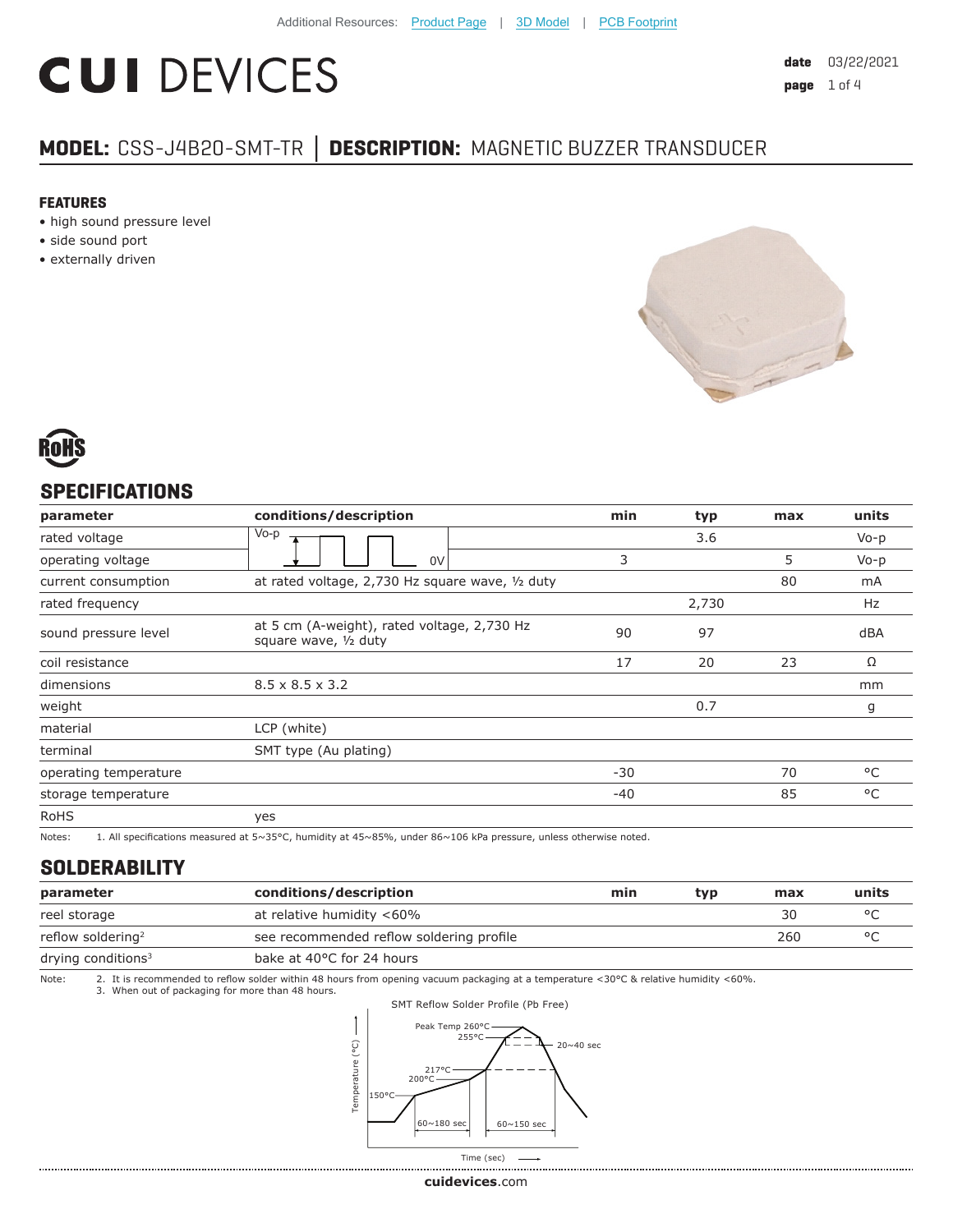#### **MECHANICAL DRAWING**

units: mm



# **FREQUENCY RESPONSE CURVE**



#### **MEASUREMENT METHOD**

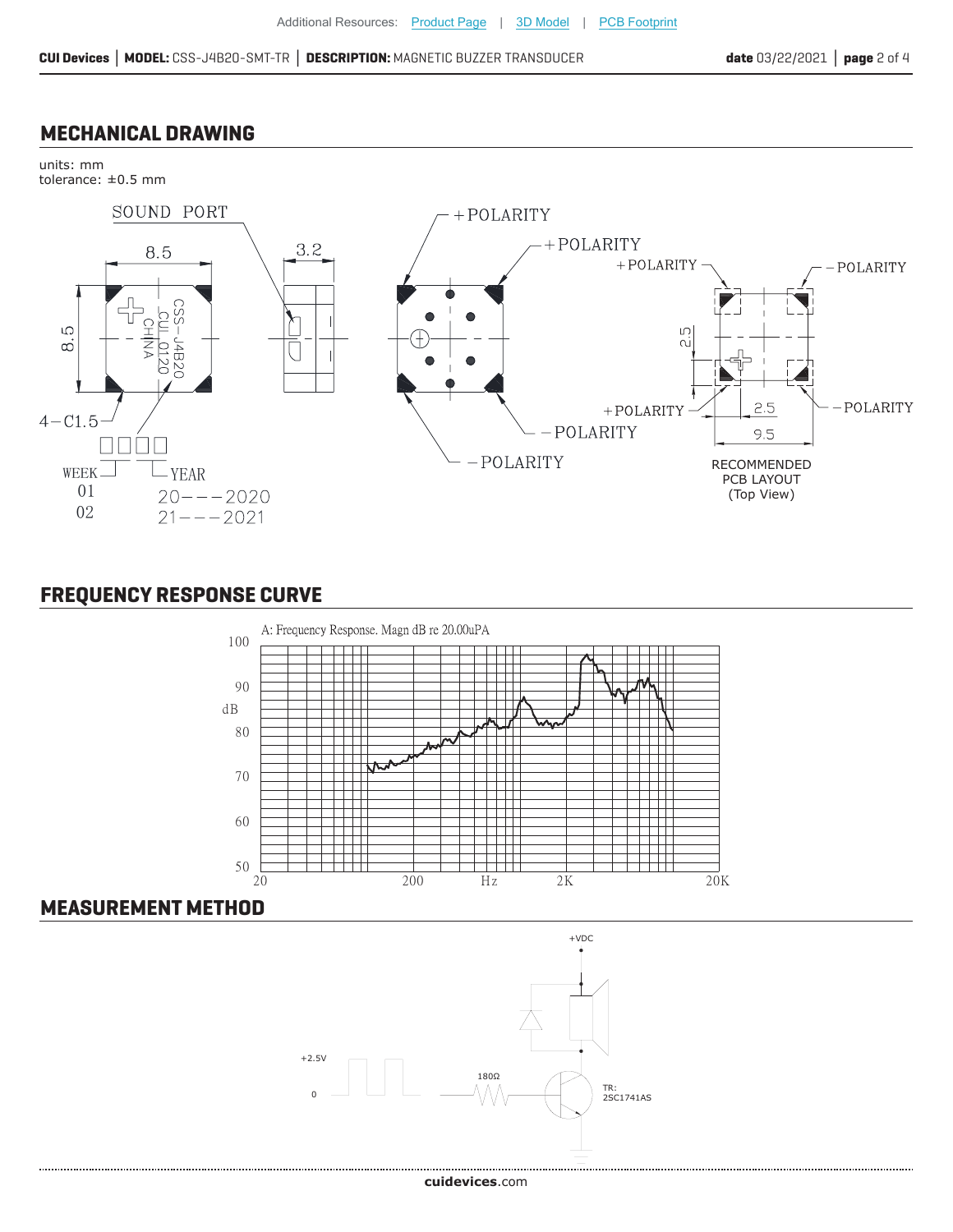#### **PACKAGING**

units: mm